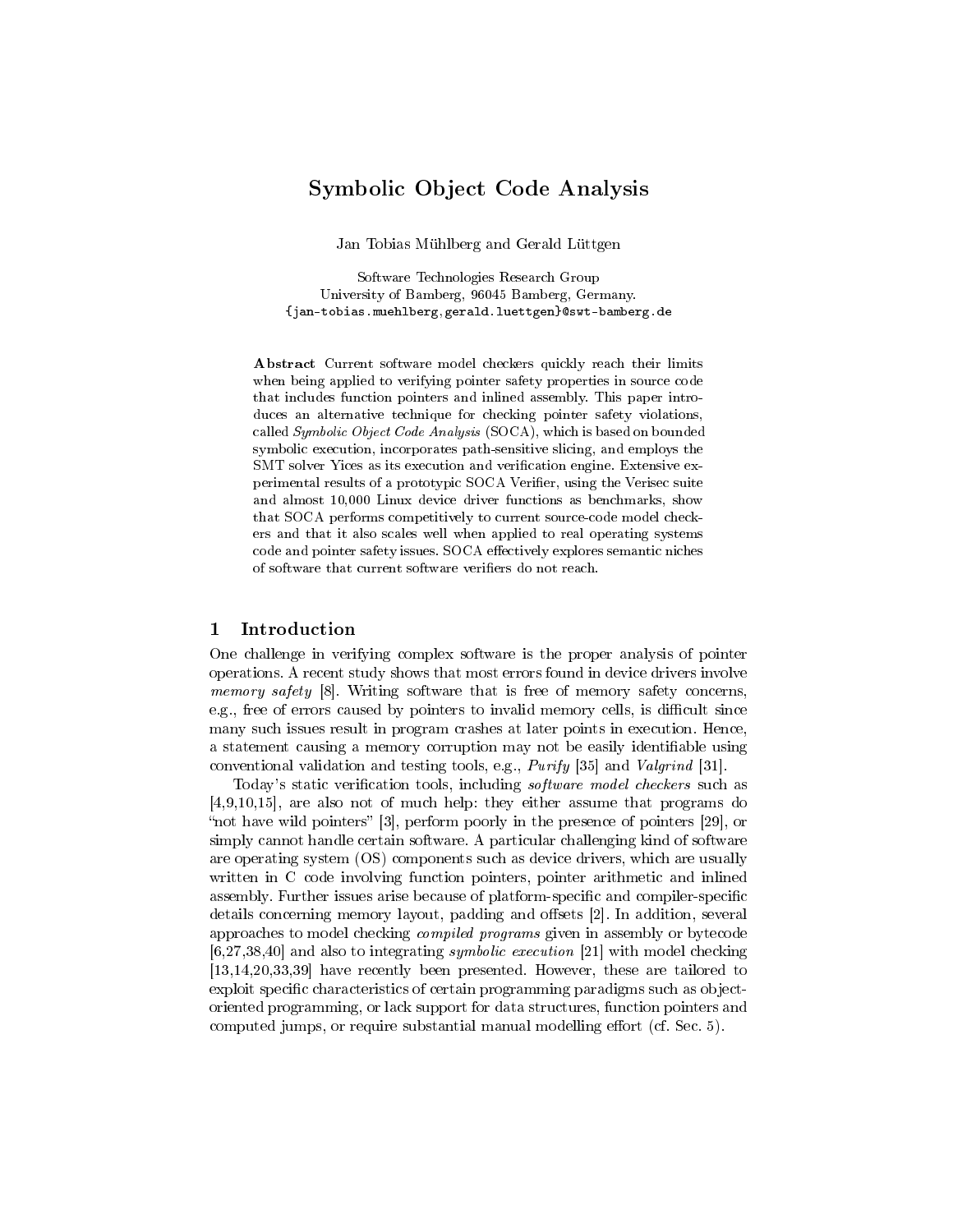This paper introduces and evaluates a novel, automated technique to identifying memory safety violations, called *Symbolic Object Code Analysis* (SOCA). This technique is based on the *symbolic execution* [21] of compiled and linked programs (cf. Sec. 2). In contrast to other verification techniques,  $SOCA$  requires only a minimum of manual modelling effort, namely the abstract, symbolic specification of a program's execution context in terms of function inputs and initial heap content. Our extensive evaluation of a prototypic SOCA implementation, also reported in this paper, shows that SOCA performs competitively to state-ofthe-art model checkers such as  $[4,10,15]$  on programs with "well-behaved" pointers, and also that it scales when applied to "dirty" programs such as device drivers which cannot be properly analysed with source-code model checkers.

Technically, the SOCA technique traverses the program's object code in a systematic fashion up to a certain depth and width, and calculates at each assembly instruction a *slice* [41] required for checking the relevant pointer safety properties. It translates such a slice and properties into a bit-vector constraint problem and executes the property checks by invoking the Yices SMT solver [12]  $(cf. Sec. 3)$ . To the best of our knowledge,  $SOCA$  is the only program verification technique available that features full support for pointer arithmetics, function pointers and computed jumps. While SOCA is based on existing and well-known techniques, combining and implementing these for object code analysis is challenging. Much engineering effort went into our SOCA implementation, so that it scales to complex real-world OS code such as Linux device drivers.

The particular combination of techniques in SOCA is well suited for checking memory safety. Analysing object code is beneficial in that it inherently considers compiler specifics such as code optimisations, makes memory layout obvious, and does away with the challenge of handling mixed input languages involving assembly code. Symbolic execution, rather than the concrete execution adopted in testing, can handle software functions with many input parameters, whose values are typically not known at compile time. It is the existence of efficient SMT solvers that makes the symbolic approach feasible. Symbolic execution also implies a path-wise exploration, thus reducing the aliasing problem and allowing us to handle even complex pointer operations and computed jumps. In addition, slicing can now be conducted at path-level instead of at program-level, resulting in drastically smaller slices to the extent that abstraction is not necessary for achieving scalability. However, the price of symbolic execution is that it must be bounded and can thus only analyse code up to a finite depth and width.

To evaluate our technique, we have implemented a prototypic SOCA tool for programs compiled for the 32-bit Intel Architecture (IA32), the SOCA Veri fier, and performed extensive experiments (cf. Sec. 4). Using the *Verisec* benchmark  $[25]$  we show that the SOCA Verifier performs on par with the model checkers LoopFrog [23] and  $SatAbs$  [10] with regards to performance, error detection and false-positive rates. We have also applied the SOCA Verifier to 9296 functions taken from 250 Linux device drivers. Our tool is able to successfully analyse 95% of these functions and, despite the fact that SOCA performs a bounded analysis, 28% of the functions are analysed exhaustively. Therefore, SOCA proves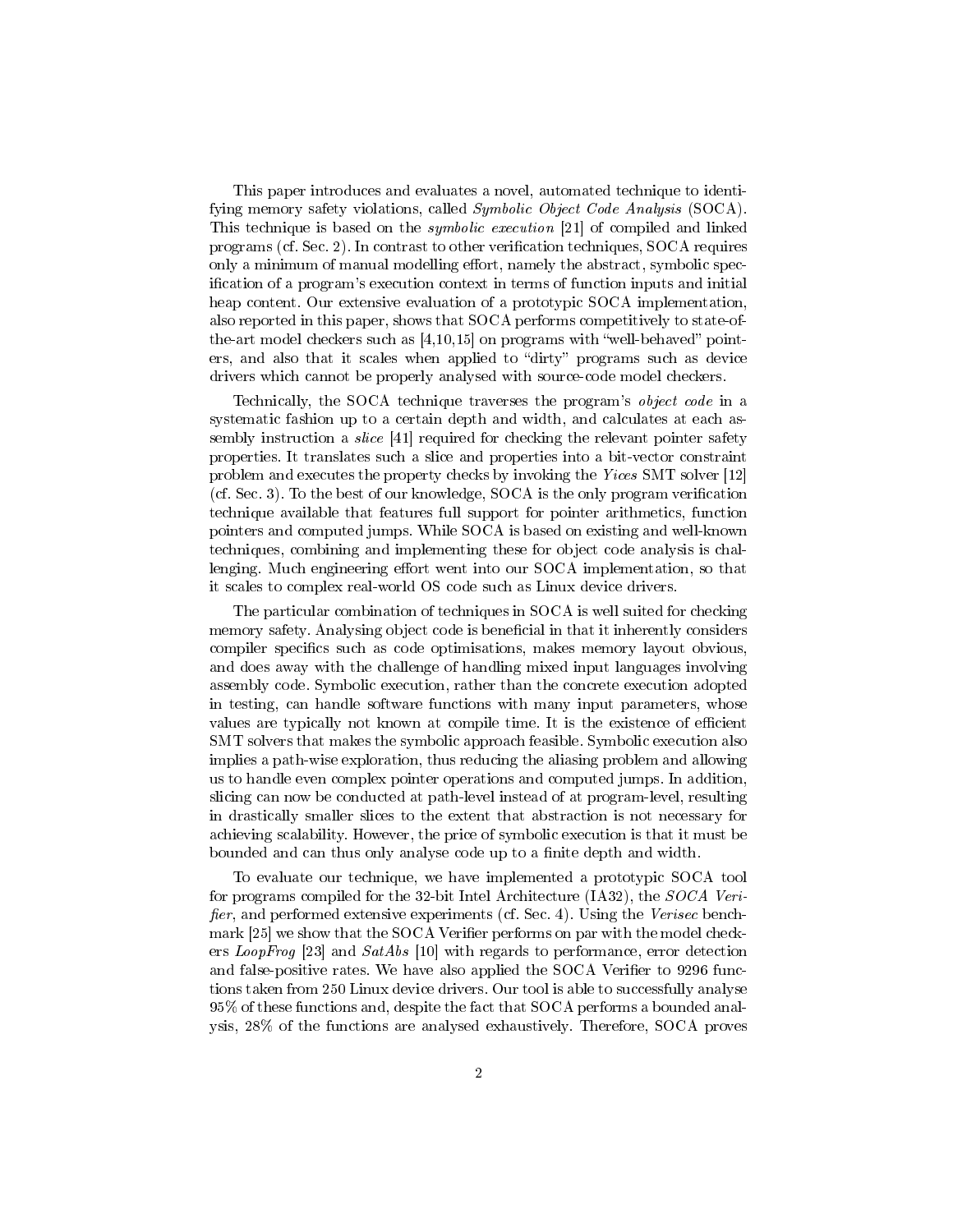itself to be a capable technique when being confronted with checking pointercomplex software such as OS components. It effectively explores semantic niches that neither current testing tools nor software model checkers reach.

## 2 Pointers, Aliasing & Intermediate Representation

The verification technique developed in this paper aims at ensuring that every pointer in a given program is valid in the sense that it  $(i)$  never references a memory location outside the address space allocated by or for that program, and *(ii)* respects the usage rules determined by the Application Programming Interfaces (APIs) employed by the program. There exist several categories of memory safety properties  $-$  (1) dereferencing invalid pointers: a pointer may not be NULL, shall be initialised, and shall not point to a memory location outside the address space allocated by or for the program;  $(2)$  uninitialised reads: memory cells shall be initialised before they are read;  $(3)$  violation of memory permissions: when the program is loaded into memory, its segments are assigned with permissions that determine whether a segment can be read, written or executed; (4) buffer overflows: out-of-bounds read and write operations to objects on the heap and stack, which may lead to memory corruption and give way to various security problems; (5) memory leaks: when a program dynamically allocates memory but loses the handle to it, the memory cannot be deallocated anymore; (6) proper handling of allocation and deallocation: OSs usually provide several APIs for the dynamic (de)allocation of memory, whose documentation specifies precisely what pairs of functions are to be employed how.

Aliasing in source  $\mathcal{B}$  object code. A major issue for analysing pointer programs is aliasing. Aliasing means that a data location in memory may be accessed through different symbolic names. Since aliasing relations between symbolic names and data locations often arise unexpectedly during program execution, they may result in erroneous program behaviours that are particularly hard to trace and debug. To illustrate this, the following C program shows a complicated way of implementing an endless loop:

```
01 #include <stdio.h>
02 #include <sys/types.h>
03
04 int main (void) {
05 int32_t i, *p2=&i;
06 int16_t *p1=&((int16_t*) &i)[0];
13 printf ("%08x: %d\n", &i, i);
07
                                     08 for (*p1=0; *p1<10; (*p1)++)
                                     09 { *p2=0; }
                                     10
                                     11 printf ("%08x: %d\n", p1, *p1);
                                     12 printf ("%08x: %d\n", p2, *p2);
                                     14 return (0); }
```
At least three different outcomes of the program's execution can occur as a result of varying assumptions made about pointer aliasing by the developer and the compiler, as well as compiler optimisations applied to the code. In the following listing we give the output of the program when compiled with gcc version 4.1.2 (left) and gcc version 4.3.1 (middle and right).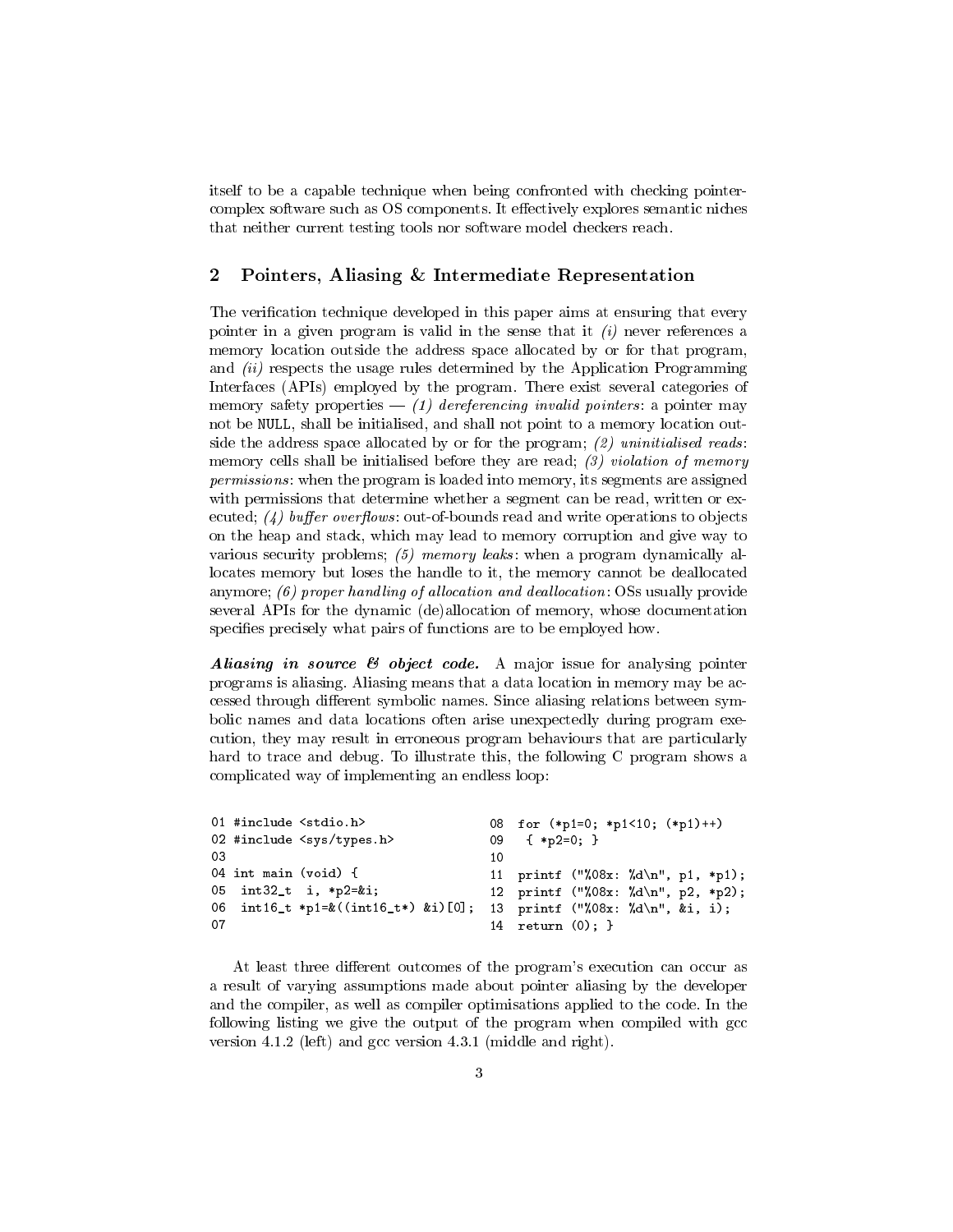| $$~gcc$ -02 e_loop.c  | $$$ gcc $-02$ e_loop.c | $$$ gcc $-01$ e_loop.c |
|-----------------------|------------------------|------------------------|
| $\frac{1}{2}$ ./a.out | $\frac{1}{2}$ ./a.out  | $\frac{1}{2}$ ./a.out  |
| bfc76f2c: 10          | bfc7428c: 10           | -> does not terminate  |
| bfc76f2c:0            | bfc7428c: 10           |                        |
| bfc76f2c:0            | bfc7428c: 10           |                        |

More surprises are revealed when studying the excerpt of the corresponding assembly code displayed below, which was obtained by disassembling the program that produced the output shown in the middle of the above listing. One can see at instructions 80483cf and 80483d6 that  $p1$  and  $p2$  are pointing to the same location in memory, and that  $\binom{*}{p}$  is actually written before  $\binom{*}{p}$ . This is unexpected when looking at the program's source code but valid from the compiler's point of view, since it assumes that the two pointers are pointing to different data objects. As another consequence of this assumption, register  $ear$ is never reloaded from the memory location to which  $p1$  and  $p2$  point.

| 80483ba: xor  | %eax,%eax               | ;; eax := 0;           |  |                                  |        |  |
|---------------|-------------------------|------------------------|--|----------------------------------|--------|--|
| 80483c4: lea  | $-0xc$ (%ebp), %ebx     | $:$ ebx $:=$ ebp - 0xc |  |                                  |        |  |
| 80483c8: add  | $0x1$ , $2x$            |                        |  | ;; eax := eax + $0x00000001$     |        |  |
| 80483cb: cmp  | $0x9,$ %ax              | $\therefore$ (ax = 9)? |  |                                  |        |  |
| 80483cf: movl | $$0x0, -0xc$ ( $%$ ebp) |                        |  | ;; *p2 (= ebp - 0xc)             | $:= 0$ |  |
| 80483d6: mov  | %ax,(%ebx)              |                        |  | ;; *p1 (= ebx = ebp - 0xc) := ax |        |  |
| 80483d9: jle  | 80483c8                 |                        |  | ;; if $(ax \le 9)$ goto 80483c8  |        |  |

This example shows that source-code-based analysis has to decide for a particular semantics of the source language, which may not be the one that is used by a compiler. Hence, results obtained by analysing the source code may not meet a program's runtime behaviour. While this motivates the analysis of compiled programs, doing so does not provide a generic solution for dealing with pointer aliasing, as aliasing relationships may depend on runtime conditions.

Intermediate representation. A program under analysis is stored by us in an intermediate representation  $(IR)$  borrowed from *Valgrind* [31], a framework for dynamic binary instrumentation. The IR consists of a set of basic blocks containing a group of statements such that all transfers of control to the block are to the first statement in the group. Once the block has been entered, all of its statements are executed sequentially until an exit statement is reached. An exit is always denoted as goto <target>, where <target> is either a constant or a temporary register that determines the next program location to be executed. Guarded jumps are written as if (<condition>) goto <target>, where <condition> is a temporary register of type boolean, which has previously been assigned within the basic block.

The listing below depicts an example for assembly statements and their corresponding IR statements. It shows how, e.g., the xor statement is decomposed into explicitly loading (GET) the source register 0 into the temporary registers t8 and t9, performing the xor operation into the temporary register t7, followed by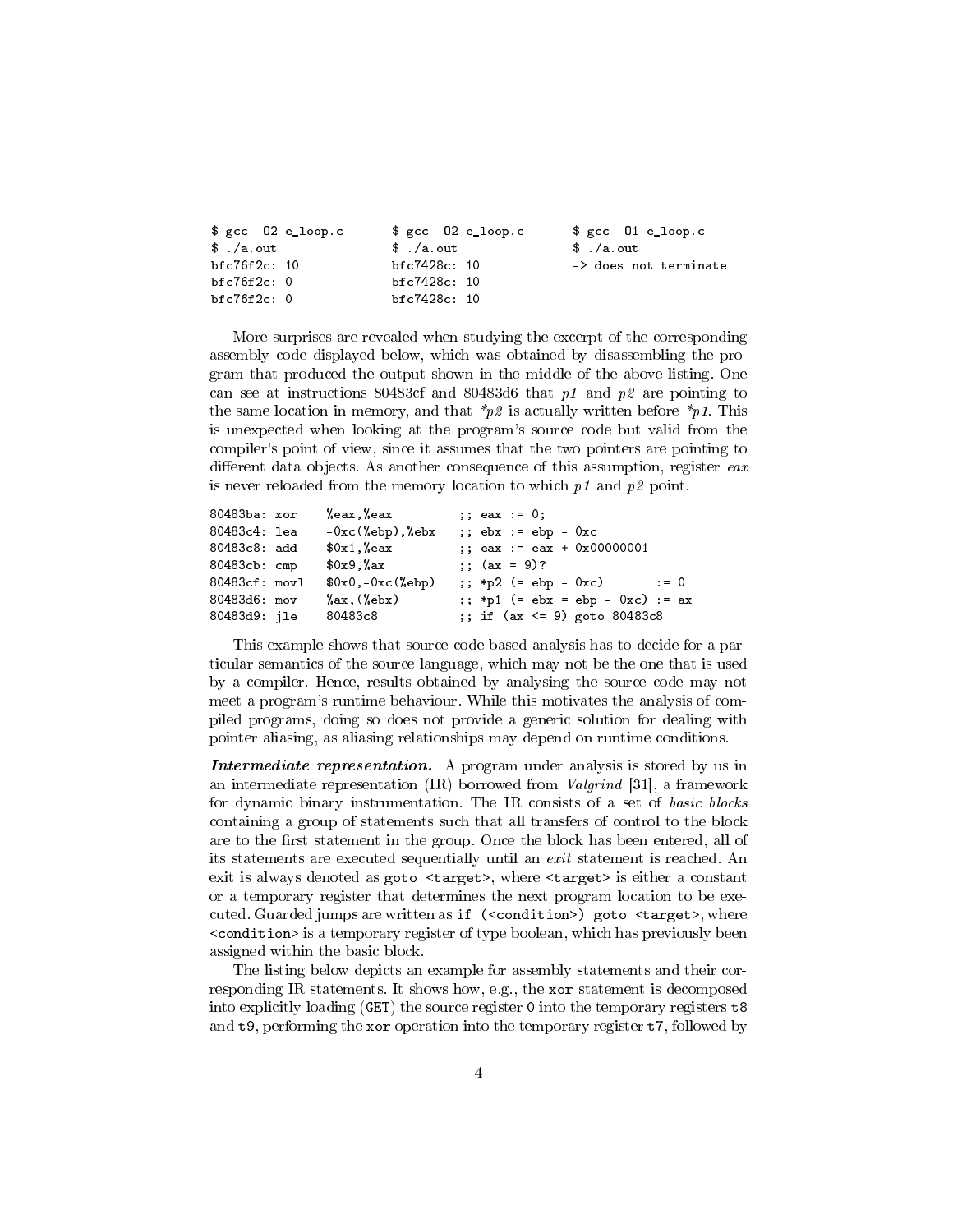storing (PUT) the result back. All operands used in the first block of the example are 4 bytes, or 32 bits, in size.

| IA32 Assembly                 |               | IR Instructions                                                                                                                                                  |  |  |  |  |
|-------------------------------|---------------|------------------------------------------------------------------------------------------------------------------------------------------------------------------|--|--|--|--|
|                               | xor %eax,%eax | $t9 = GET: I32(0)$ ;; $t9 = eax$<br>$t8 = GET: I32(0)$ ;; $t8 = eax$<br>$t7 = X \text{or} 32(t9, t8)$ ; $t7 := t9 \text{ xor } t8$<br>$PUT(0) = t7$ ;; eax := t7 |  |  |  |  |
| $lea -0xc$ ( $%ebp$ ), $%ebx$ |               | $t42 = GET: I32(20)$<br>$t41 = Add32(t42, 0xFFFFFF4:132)$<br>$PUT(12) = t41$                                                                                     |  |  |  |  |

As can be seen, the IR is essentially a typed assembly language in staticsingle-assignment form [26], and employs temporary registers, which are denoted as  $t \leq n$ , and the *quest state*. The guest state consists of the contents of the registers that are available in the architecture for which the program under analysis is compiled. While machine registers are always 8 bits long, temporary registers may be 1, 8, 16, 32 or 64 bits in length. As a result of this, statement t9 = GET:I32(0) means that t9 is generated by concatenating machine registers 0 to 3. Since each IR block is in static-single-assignment form with respect to the temporary registers,  $t\theta$  is assigned only once within a single IR block. As a valuable feature for analysing pointer safety, Valgrind's IR makes all load and store operations to memory cells explicit.

## 3 SOCA - Symbolic Object Code Analysis

This section introduces our novel approach to verifying memory safety in compiled and linked programs, to which we refer as Symbolic Object Code Analysis (SOCA). The basic idea behind our approach employs well-known techniques including symbolic execution [21], SMT solving [24] and program slicing [41]. However, combining these ideas and implementing them in a way that scales to real applications, such as Linux device drivers, is challenging and the main contribution of this paper.

Starting from a program's given entry point, we automatically translate each instruction of the program's *object code* into Valgrind's IR language. This is done lazily, i.e., as needed, by iteratively following each program path in a depth-first fashion and resolving target addresses of computed jumps and return statements. We then generate systems of bit-vector constraints for the path under analysis, which reflect the path-relevant register content and heap content of the program. In this process we employ a form of program slicing, called path-sensitive and heap-aware program slicing (cf. p.7), which is key to SOCA's scalability and makes program abstraction unnecessary. Finally, we invoke the SMT solver Yices [12] to check the satisfiability of the resulting constraint systems and thus the validity of the path. This approach allows us to instrument the constraint systems on-the-fly as necessary, by adding constraints that express,  $e.g.,$  whether a pointer points to an allocated address.

SOCA leaves most of a program's input and initial heap content unspecified in order to allow the SMT solver to search for subtle inputs that may reveal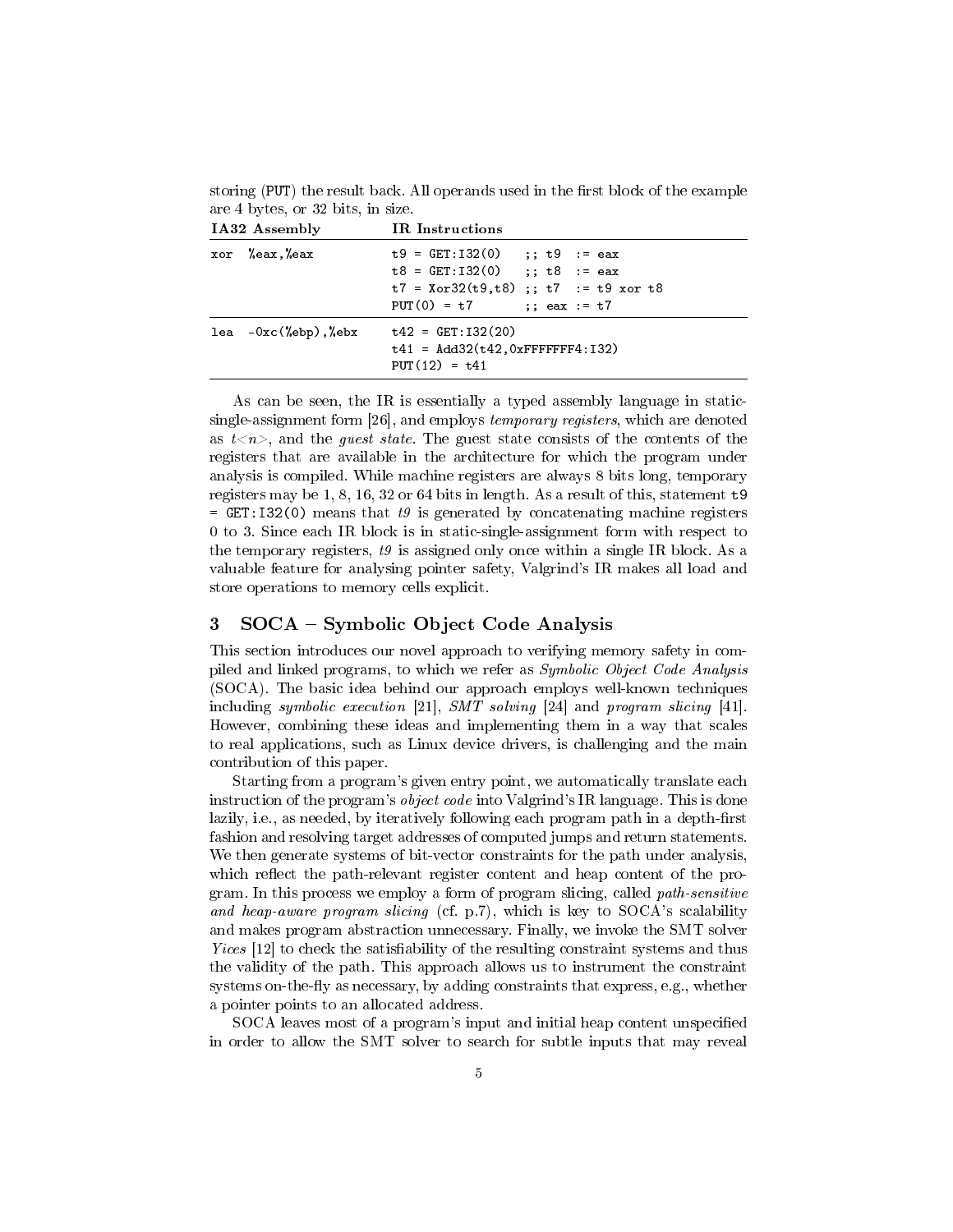pointer errors. Obviously, our analysis by symbolic execution cannot be complete: the search space has to be bounded since the total number of execution paths and the number of instructions per path may be infinite. Our experimental results (cf. Sec 4) show that this boundedness is not a restriction in practice: many interesting programs, such as Linux device driver functions, are relatively "shallow" and may still be analysed either exhaustively or to an acceptable extent.

Translating IR into Yices constraints. To translate IR statements into bit-vector constraint systems for Yices, we have defined a simple operational semantics for Valgrind's IR language. Due to space constraints we cannot present this semantics here and refer the reader to [28] instead. Instead, we focus directly on examples illustrating this translation.

As a first example we consider the PUT(0) =  $t7$  statement from p.5. Intuitively, the semantics of  $PUT$  is to store the value held by  $t7$  to the guest state, in registers 0 to 3 (i.e.,  $r\theta$  to  $r\theta$  below):

| IR Instruction | <b>Constraint Representation</b>                  |  |  |  |  |  |  |
|----------------|---------------------------------------------------|--|--|--|--|--|--|
| $PUT(0) = t7$  | $(define r0::(bitvector 8)(by-extract 31 24 t7))$ |  |  |  |  |  |  |
|                | $(define r1::(bitvector 8)(by-extract 23 16 t7))$ |  |  |  |  |  |  |
|                | $(define r2::(bitvector 8)(by-extract 15 8 t7))$  |  |  |  |  |  |  |
|                | $(define r3::(bitvector 8)(bv-extract 7 0 t7))$   |  |  |  |  |  |  |

Here, the bv-extract operation denotes bit-vector extraction. Note that the IA32 CPU registers are assigned in reverse byte order, while arithmetic expressions in Yices are implemented for bit-vectors that have their most signicant bit at position 0. Since access operations to the guest state may be 8, 16, 32 or 64 bit aligned, we have to translate the contents of temporary registers when accessing the guest state.

Similar to the  $PUT$  instruction, we can express  $GET$ , i.e., loading a value from the guest state, as the concatenation of bit-vectors, and the Xor and Add instructions in terms of bit-vector arithmetic:

| IR Instruction                | <b>Constraint Representation</b>               |  |  |  |  |
|-------------------------------|------------------------------------------------|--|--|--|--|
| $t9 = GET: I32(0)$            | (define t9:: (bitvector 32) (by-concat)        |  |  |  |  |
|                               | $(bv-concat r3 r2)$ $(bv-concat r1 r0)$        |  |  |  |  |
| $t7 = X \text{or} 32(t9, t8)$ | $(define t7::(bitvector 32)$ $(bv-xor t9 t8))$ |  |  |  |  |
| $t41 = Add32(t42,$            | (define t88:: (bitvector 32)                   |  |  |  |  |
| OxFFFFFFF4:132)               | (bv-add t87 (mk-bv 32 4294967284)              |  |  |  |  |

More challenging to implement are the IR instructions  $ST$  (store) and LD  $(load)$  which facilitate memory access. The main difference of these instructions to  $PUT$  and  $GET$  is that the target of  $ST$  and the source of  $LD$  are variable and may only be computed at runtime. To include these statements in our framework we have to express them in a flexible way, so that the SMT solver can identify cases in which safety properties are violated. In Yices we declare a function heap as our representation of the program's memory. An exemplary ST statement  $ST(t5) = t32$  can be expressed in terms of updates of that function: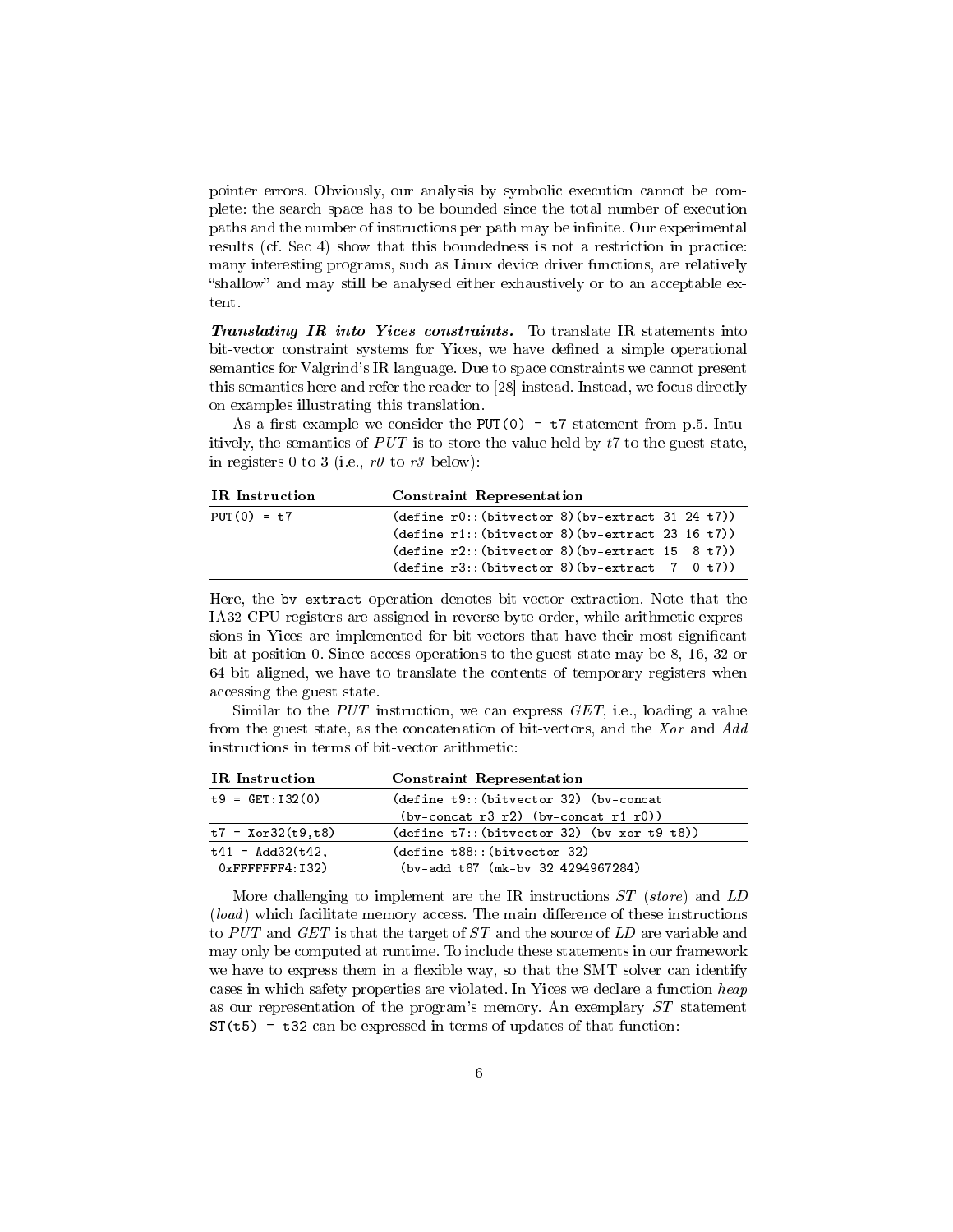| IR Instruction | <b>Constraint Representation</b>                                                                                                                                     |
|----------------|----------------------------------------------------------------------------------------------------------------------------------------------------------------------|
| $ST(t5) = t32$ | $(\text{define heap.0::} (-> (\text{bitvector 32}) (\text{bitvector 8}))$<br>$(\text{update heap} \quad ((bv - add t5 (mk-bv 32 3)))$<br>$(by-extract 7 0 t32)))$    |
|                | $(\text{define heap.1}: (-> (\text{bitvector 32}) (\text{bitvector 8})).$<br>$(\text{update heap.0 } ((bv - add t5 (mk-bv 32 2)))$<br>$(bv-extract 15 8 t32))$       |
|                | $(\text{define heap.2}::(-)$ (bitvector 32) (bitvector 8))<br>$(update heap.1 ((bv-add t5 (mk-bv 32 1)))$<br>$(bv-extract 23 16 t32))$                               |
|                | $(\text{define heap.3}: (-> (\text{bitvector 32}) (\text{bitvector 8})).$<br>$(\text{update heap.2 } (\text{by-add t5 } (mk-bv 32 0)))$<br>$(bv-extract 31 24 t32))$ |

Since the above ST instruction stores the content of a 32-bit variable in four separate 8-bit memory cells, we have to perform four updates of heap. Byteordering conventions apply in the same way as explained for PUT. Constraints for the LD instruction are generated analogous to GET.

Encoding pointer safety assertions. Being able to translate each object code instruction into constraints allows us to express the safety pointer properties given in Sec. 2 in terms of assertions within the constraint systems. The simplest case of such an assertion is a null-pointer check. For the ST instruction in the above example, we state this assertion as (assert  $($  =  $t5$  (mk-bv 32) 0))). If the resulting constraint system is satisfiable, Yices will return a possible assignment to the constraint system variables representing the program's input. This input is constructed such that it will drive the program into a state in which t5 holds the value null at the above program point.

However, many memory safety properties demand additional information to be collected about the program's current execution context. In particular, answering the question whether a pointer may point to an "invalid" memory area requires knowledge which cells are currently allocated. We retain this information by adding a function named *heaploc* to our memory representation:

```
(define heaploc::(-> (bitvector 32) (record alloc::bool init::bool
start::(bitvector 32) size::(bitvector 32))))
```
This allows us to express assertions stating that, e.g., pointer t5 has to point to an allocated address at the program location where it is dereferenced, as:

(assert (= (select (heaploc t5) alloc) false))

All other pointer safety properties mentioned in Sec. 2 may be encoded along the lines of those two examples. Most of them require further additional information to be added to the *heaploc* function. To reduce the size and search space of the resulting constraint systems we check assertions one-by-one with a specialised heaploc function for each property. The full details of our generation of constraint systems can be found in [28].

**Path-sensitive slicing.** To ensure scalability of our SOCA technique, we do not run Yices on an entire path's constraint system. Instead we compute a slice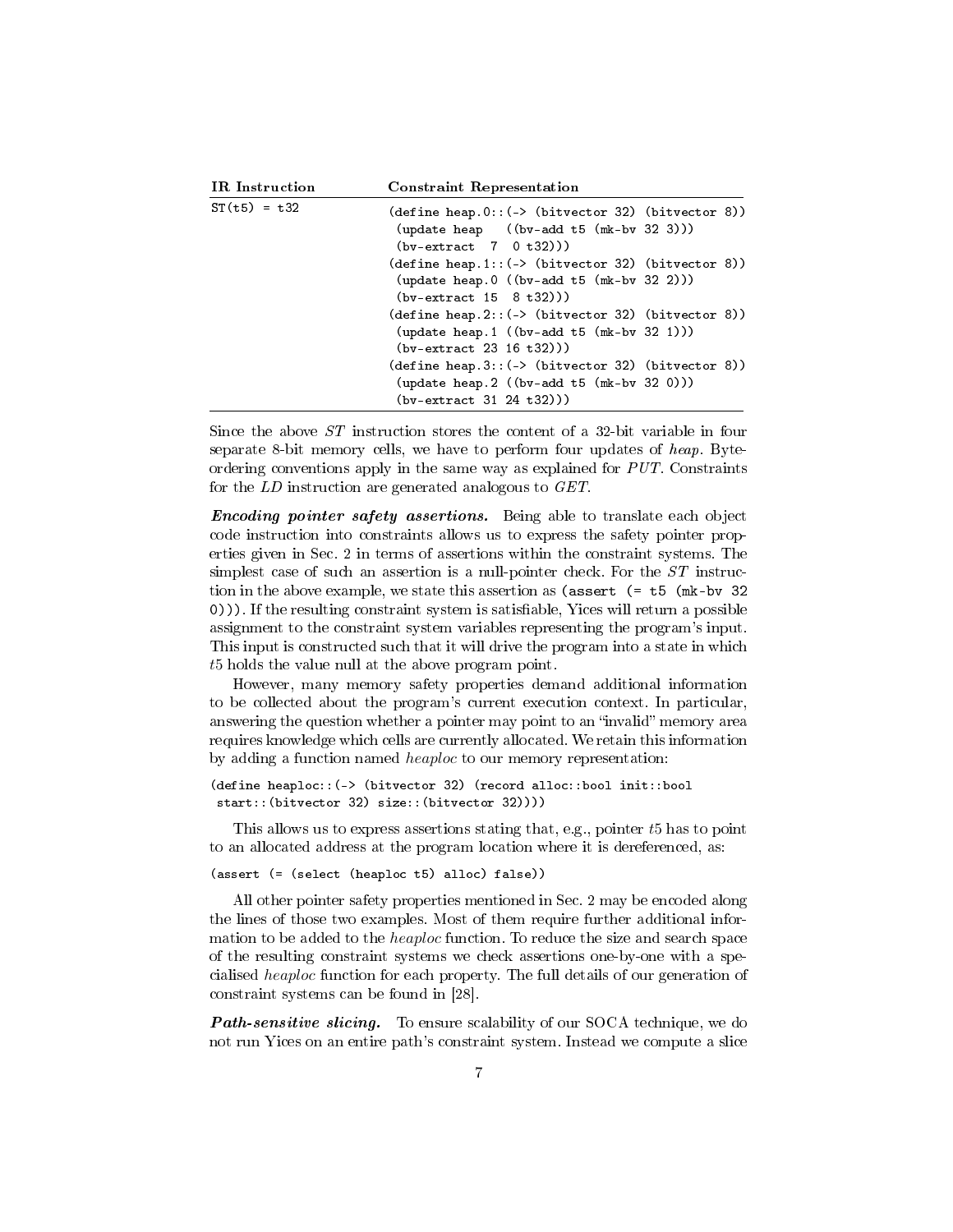[41] of the constraint system containing only those constraints that are relevant to the property to be checked at a particular program location.

The approach to path-sensitive program slicing in SOCA employs an algorithm based on system dependence graphs as introduced in [17]. Our slices are extracted using conventional slicing criteria  $(L, var)$  denoting a variable var that is used at program location  $L$  but, in contrast to [17], over the single path currently being analysed instead of the program's entire control flow. The slice is then computed by collecting all statements on which var is data dependent by tracing the path backwards, starting from L up to the program's entry point. While collecting flow dependencies is relatively easy for programs that do only use CPU registers and temporary registers, it becomes difficult when dependencies to the heap and stack are involved.

Handling memory access in slicing. Consider the following two IR statements: 01  $ST(t5) = t32$ ; 02 t31 = LD: I32(t7). To compute a slice for the slicing criterion  $(02, t31)$  we have to know whether the store statement ST may affect the value of  $t31$ , i.e., whether  $t5$  and  $t7$  may alias. We obtain this information by using Yices to iteratively explore the potential address range that can be accessed via  $t5$ . This is done by making Yices find a satisfying model e for t5. When reading a model, which is represented by Yices as a bit-vector, we compute its integer representation and further satisfying models  $e'$  such that  $e > e'$  or  $e < e'$  holds, until the range is explored.

To use Yices as efficiently as possible, we employ stepwise adding or retracting of constraints. Since we remember only the maximal and minimal satisfying models for a given pointer, this is an over-approximation because not the entire address range may be addressable by that pointer. However, using this abstraction presents a trade-off concerning only the size of the computed slices and not their correctness, and helps us to keep the number of Yices runs and the amount of data to be stored small.

By computing the potential address range accessed by a pointer used in a load statement,  $t7$  in our example, and looking for memory intervals overlapping with the range of  $t7$ , we can now determine which store operations may affect the result of the load operation. Despite being conservative when computing address ranges, our experience shows that most memory access operations end up having few dependencies; this is because most pointers evaluate to a concrete value, i.e., the constraint system has exactly one satisfying model, rather than a symbolic value which represents potentially many concrete values.

**Handling computed jumps.** A major challenge when analysing compiled programs arises from the extensive use of function pointers and jump target computations. While most source-code-based approaches simply ignore function pointers [4,10,15], this cannot be done when analysing object code since jump computations are too widely deployed here. The most common example for a computed jump is the return statement in a subroutine. To perform a return, the bottom element of the stack is loaded into a temporary register, e.g.,  $t_1$ , followed by a goto  $t1$  statement, which effectively sets the value of the program counter to t1. Further examples for computed jumps are jump tables and function pointers. In our approach, jump target addresses are determined in the same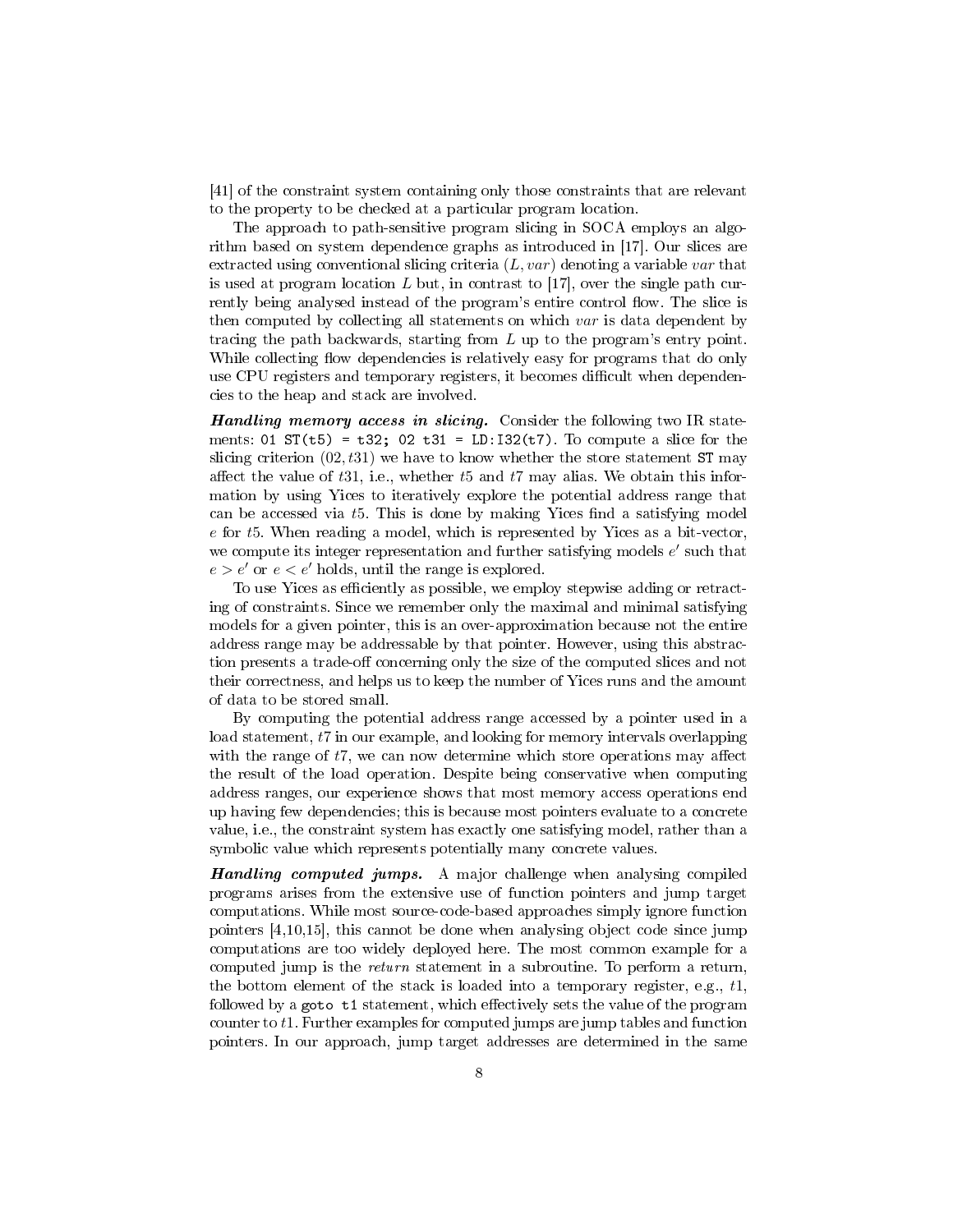way as addresses for load and store operations, i.e., by computing a slice for each jump target and then using Yices to determine satisfying models for the target register.

**Optimising GET & PUT statements.** A potential problem with respect to the scalability of our approach arises from the vast number of GET and  $PUT$  statements in IR code. In particular, the frequent de-/re-composing of word-aligned temporary registers into guest registers and back into temporary registers introduces lots of additional variables in the SMT solver. These GET and PUT statements are introduced into our IR in order to make the IR block generated for a single CPU instruction reentrant with respect to the guest state. Thereby we avoid the need to repeat the translation from object code to IR whenever an instruction is used in a different execution context, at the expense of having to deal with larger constraint systems.

An efficient way around this issue is to optimise unnecessary  $GET$  and  $PUT$ operations away, based on a *reaching definition* analysis for a given register and path. Practical results show that this simple optimisation greatly reduces the memory consumption of Yices for large constraint systems. We can apply the same optimisations to memory accesses in cases where the address arguments to LD and ST evaluate to constant values. From our experience, dealing with unnecessary  $GET$ ,  $PUT$ ,  $LD$  and  $ST$  statements, by performing the above optimisations on IR level for an entire execution path, results in more efficient constraint systems and shorter runtimes of SOCA and Yices than when allowing Valgrind to perform similar optimisations at basic-block level.

Determining a valid initial memory state. Another challenge when implementing symbolic execution as an SMT problem is given by the enormous search space that may result from leaving the program's initial memory state undefined. OS components, including functions taken from device drivers, make regular use of an external data environment consisting of heap objects allocated and initialised by other OS modules. Hence, this data environment cannot be inferred from the information available in the program binary. In practice, data environments can often be embedded into our analysis without much effort, by adding a few lines of C code as a preamble, as is shown in [30].

## 4 Experimental Results

To evaluate our SOCA technique regarding its ability to identify pointer safety issues and to judge its performance when analysing OS components, we have implemented SOCA in a prototypic tool, the  $SOCA$  Verifier. The tool comprises 15,000 lines of C code and took about one person-year to build; details of its architecture can be found in [28]. This section reports on extensive experiments we conducted in applying the SOCA Verifier to a benchmark suite for software model checkers and to a large set of Linux device drivers. All experiments were carried out on a 16-core PC with 2.3 GHz clock speed and 256 GB of RAM, running 16 instances of the SOCA Verifier in parallel. However, an off-the-shelf PC with 4 GB of RAM is sufficient for everyday use, when one must not verify thousands of programs concurrently to meet a submission deadline.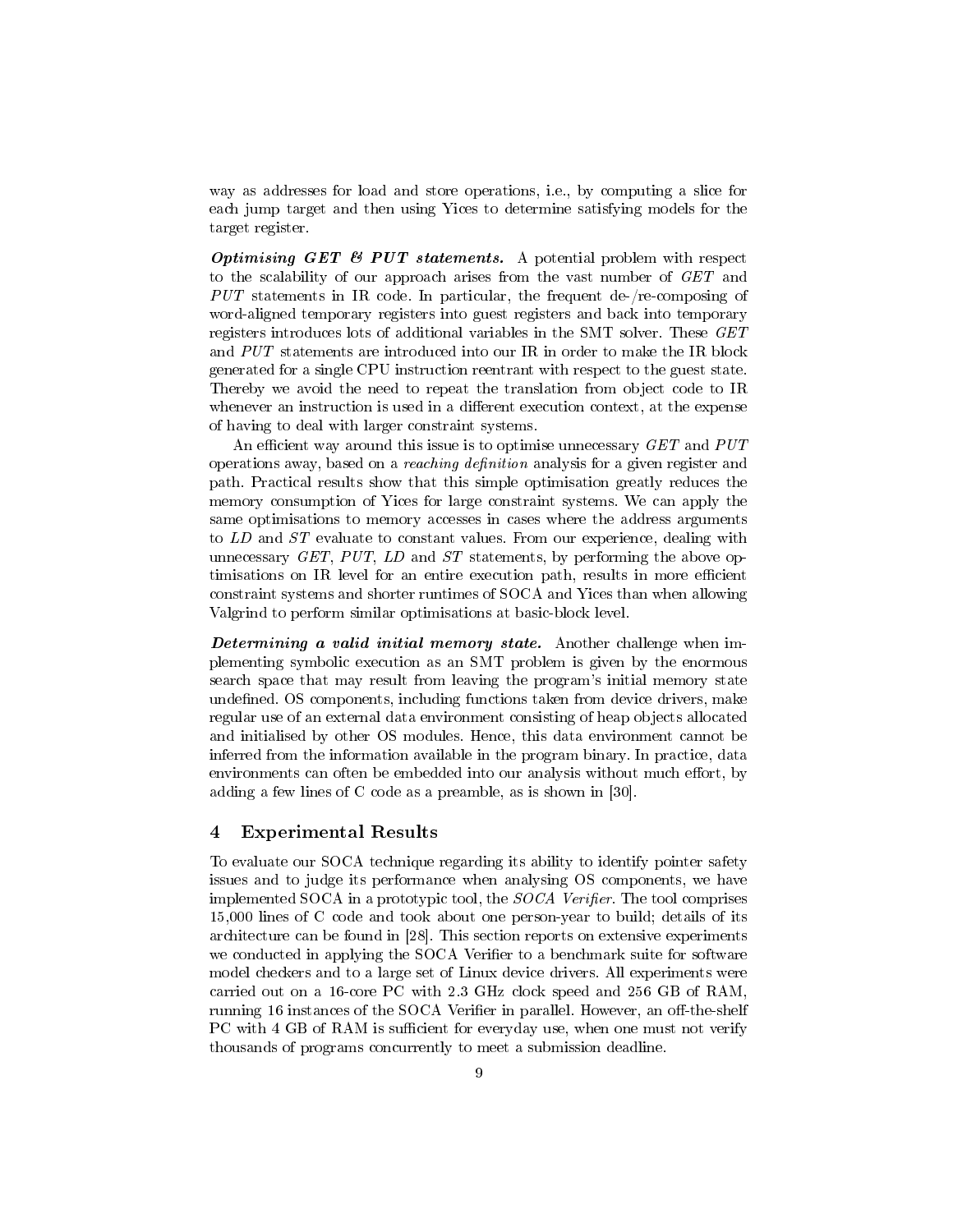#### 4.1 Experiments I: The Verisec Benchmark

To enable a qualitative comparison of the SOCA Verifier to other tools, we applied it to the Verisec benchmark [25]. Verisec consists of 298 test programs (149 faulty programs  $-$  *positive* test programs  $-$  and 149 corresponding fixed programs  $-$  *negative* test programs) for buffer overflow vulnerabilities, taken from various open source programs. These test cases are given in terms of C source code which we compiled into object code using gcc, and are provided with a configurable buffer size which we set to 4. The bounds for the  $SOCA$ Verifier were set to a maximum of 100 paths to be analysed, where a single instruction may appear at most 500 times per path. Yices was configured to a timeout of 300 seconds per invocation. Of these bounds, only the timeout for Yices was ever reached.

|                                          |  |  | $R(d)R(f)R(\neg f d)$              |  |  |  |  |
|------------------------------------------|--|--|------------------------------------|--|--|--|--|
| SatAbs (from [25]) $ 0.36 0.08 $ n/a     |  |  |                                    |  |  |  |  |
| LoopFrog (from [23])   1.0   0.26   0.74 |  |  |                                    |  |  |  |  |
| SOCA                                     |  |  | $\vert 0.66 \vert 0.23 \vert 0.81$ |  |  |  |  |

Table 1. Comparison of SatAbs, LoopFrog and SOCA

In previous work [23,25], Verisec was used to evaluate the C-code model checkers  $SatAbs$  [10] and LoopFrog [23]. To enable a transparent comparison, we adopt the metrics proposed in [45]: in Table 1 we report the *detection rate*  $R(d)$ , the false-positive rate  $R(f)$ , and the discrimination rate  $R(\neg f|d)$ . The latter is defined as the ratio of positive test cases for which an error is correctly reported, plus the negative test case for which the error is correctly not reported, to all test cases. Hence, tools are penalised for not finding bugs and for not reporting a sound program as safe.

As Table 1 testifies, the SOCA Verifier reliably detects the majority of buffer overflow errors in the benchmark, and has a lower false-positive rate and a better discrimination rate than the other tools. Remarkable is also that the SOCA Verifier failed for only four cases of the Verisec suite: once due to memory exhaustion and three times due to missing support for certain IR instructions in our tool. Only our detection rate is lower than the one reported for LoopFrog. An explanation for this is the nature of Verisec's test cases where static arrays are declared globally. This program setup renders Verisec easily comprehensible for source-code verification tools since the bounds of data objects are clearly identiable in source code. In object code, however, the boundaries of data objects are not visible anymore. This makes the SOCA Verifier less effective when analysing programs with small, statically declared buffers.

Hence, despite having used a benchmark providing examples that are in favour of source code analysis, our results show that object code analysis, as is implemented in the SOCA Verifier, can compete with state-of-the-art sourcecode model checkers. However, as our tool analyses object code, it can be employed in a much wider application domain. Unfortunately, benchmarks that include dynamic allocation and provide examples of pointer safety errors other than buffer overflows are, to the best of our knowledge, not available in the literature.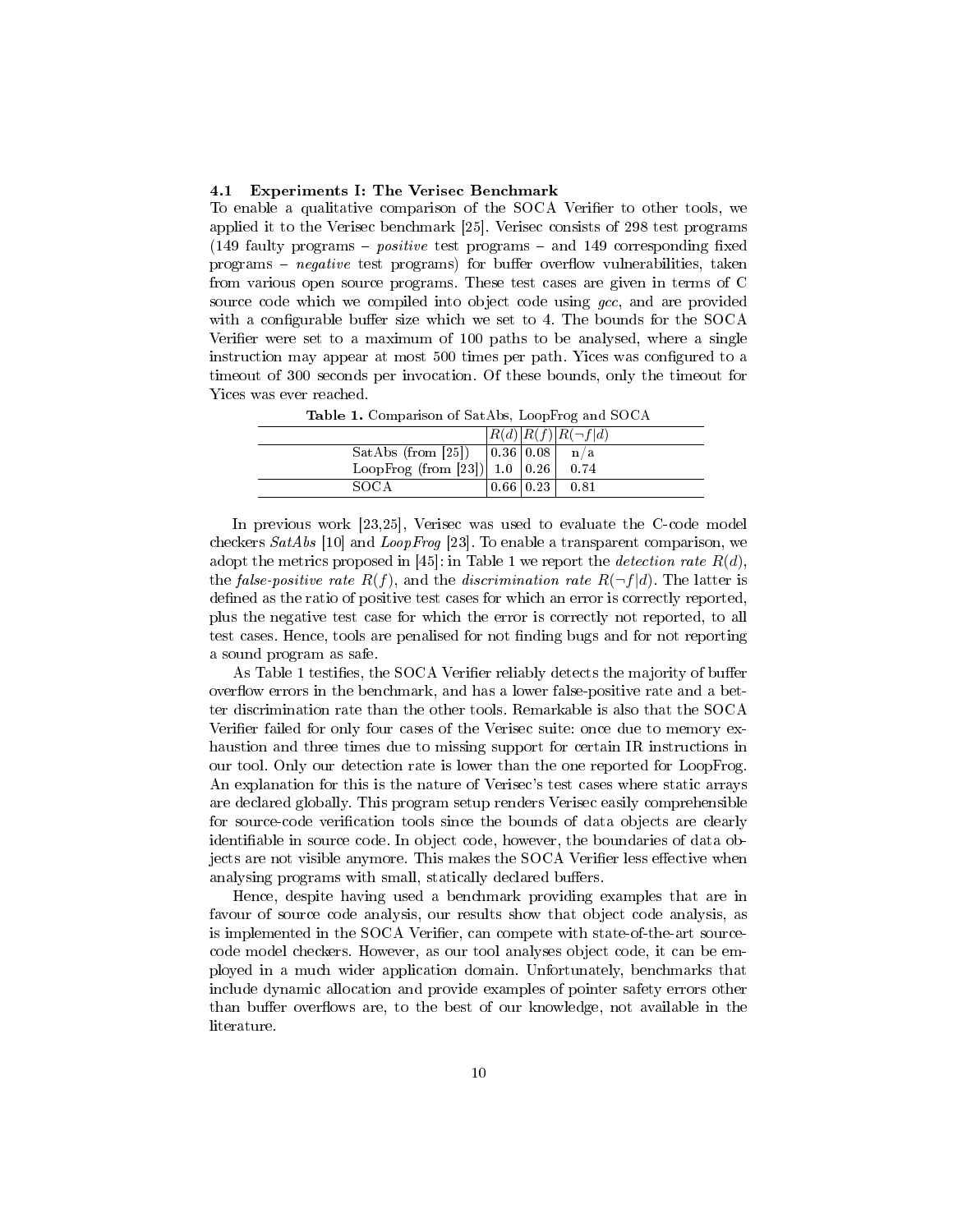

Figure 1. Performance results for the Verisec benchmark. (a) Numbers of test cases verified by time (left).  $(b)$  Numbers of constraint systems solved by time (right).

Fig.  $1(a)$  gives details on run times; it shows the CPU times consumed for analysing each test case in the Verisec benchmark. The vast majority of test cases is analysed by the SOCA Verifier within less than three minutes per case. As shown in Table 2, the average computation time consumed per test case is 18.5 minutes. In total, about 92 CPU hours were used. The memory consumption of both, the SOCA Verifier and Yices together, ammounts to an average of only 140 MBytes and a maximum of about 3 GBytes, which is a memory capacity that is typically available in today's PCs. Notably, Ku reported in [25] that the SatAbs tool crashed in 73 cases and timed out in another 87 cases with a timeout of 30 minutes. The runtime of the SOCA Verifier exceeds this time in only 7 cases.

| <b>Table 2.</b> Performance statistics for the Verisec suite |                    |            |                     |                          |          |  |  |
|--------------------------------------------------------------|--------------------|------------|---------------------|--------------------------|----------|--|--|
|                                                              | average            | standard   | min                 | max                      | total    |  |  |
|                                                              |                    | deviation  |                     |                          |          |  |  |
| per test case                                                |                    |            |                     |                          |          |  |  |
| total runtime                                                | 18 <sub>m30s</sub> | 1h33m      | $162 \,\mathrm{ms}$ | 15h21m                   | 91h54m   |  |  |
| slicing time                                                 | 28s150ms 41s808ms  |            | 28ms                | 5m15s                    | 2h19m    |  |  |
| Yices time                                                   | 17 <sub>m59s</sub> | 1h33m      | 110ms               | 15h20m                   | 89h19m   |  |  |
| no. of CS                                                    | 4025.11            | 173.76     | 11                  | 8609                     | 11994834 |  |  |
| pointer operations                                           | 8.73               | 37.74      | 4                   | 242                      | 2603     |  |  |
| per Yices invocation                                         |                    |            |                     |                          |          |  |  |
| runtime                                                      | 267ms              | $4s986$ ms | 1 <sub>ms</sub>     | 5m                       | 88h59m   |  |  |
| CS size                                                      | 891.64             | 7707.95    | $\Omega$            | 368087                   |          |  |  |
| memory usage                                                 | 6.82MB             |            |                     | 46.54MB 3.81MB 2504.36MB |          |  |  |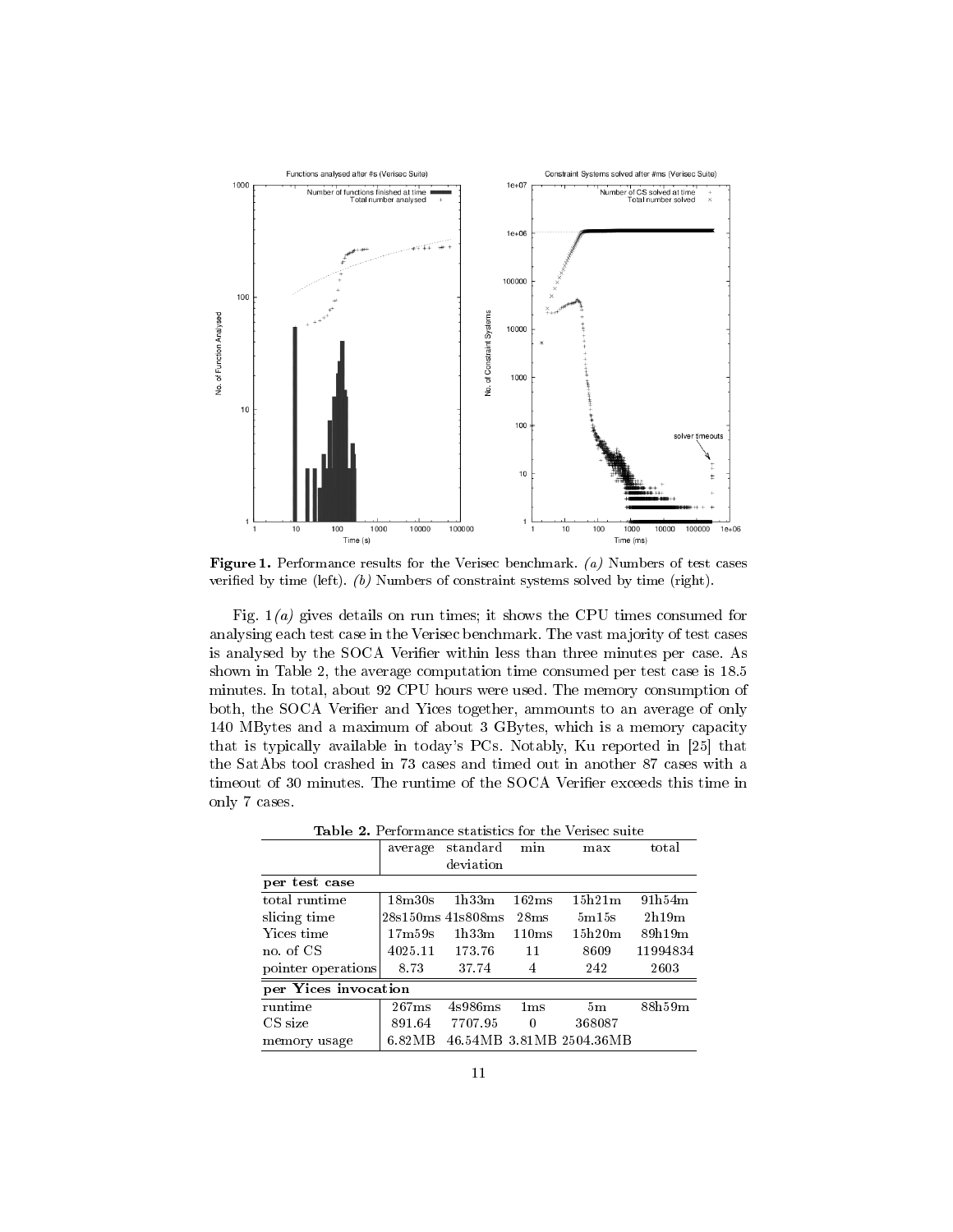In Fig.  $1(b)$  we show the behaviour of Yices for solving the constraint systems generated by the SOCA Verifier. For the Verisec suite, a total of 11,994,834 constraint systems were solved in 89 hours. 2,250,878 (19%) of these constraint systems express verification properties, while the others were required for computing control flow, e.g., for deciding branching conditions and resolving computed jumps. With the timeout for Yices set to 5 minutes, the solver timed out on 34 constraint systems, and 96% of the constraint systems were solved in less than one second. Thus, the SOCA Verifier's performance is competitive with state-of-the-art software model checkers. Especially, it is sufficiently efficient to be used as an automated debugging tool by software developers, both regarding time efficiency and space efficiency.

#### 4.2 Experiments II: Linux Device Drivers

To evaluate the scalability of the SOCA Verifier, a large set of 9296 functions originating from 250 Linux device drivers of version 2.6.26 of the Linux kernel compiled for IA32 was analysed by us. Our experiments employed the Linux utility nm to obtain a list of function symbols present in a device driver. By statically linking the driver to the Linux kernel we resolved undefined symbols in the driver, i.e., functions provided by the OS kernel that are called by the driver's functions. The SOCA technique was then applied on the resulting binary file to analyse each of the driver's functions separately. The bounds for the SOCA Verifier were set to a maximum of 1000 paths to be analysed, where a single instruction may appear at most 1000 times per path, thereby effectively bounding the number of loop iterations or recursions to that depth. Moreover, Yices was configured to a timeout of 300 seconds per invocation.

| <b>Table 3.</b> Performance statistics for the Linux device drivers |                   |                  |                  |                                 |          |  |  |  |
|---------------------------------------------------------------------|-------------------|------------------|------------------|---------------------------------|----------|--|--|--|
|                                                                     |                   | average standard | min              | max                             | total    |  |  |  |
|                                                                     |                   | deviation        |                  |                                 |          |  |  |  |
| per test case                                                       |                   |                  |                  |                                 |          |  |  |  |
| total runtime                                                       | 58m28s            | 7h56m            | $21 \,\text{ms}$ | 280h48m                         | 9058h32m |  |  |  |
| slicing time                                                        | 8 <sub>m35s</sub> | 2h13m            | 0                | 95h39m                          | 1329h46m |  |  |  |
| Yices time                                                          | 48m36s            | 7h28m            | 0                | 280h30m                         | 7531h51m |  |  |  |
| no. of CS                                                           | 3591.14           | 9253.73          | 0                | 53449                           | 33383239 |  |  |  |
| pointer operations                                                  | 99.53             | 312.64           | 0                | 4436                            | 925277   |  |  |  |
| no. of paths                                                        | 67.50             | 221.17           |                  | 1000                            | 627524   |  |  |  |
| max path lengths                                                    | 727.22            | 1819.28          |                  | 22577                           |          |  |  |  |
| per Yices invocation                                                |                   |                  |                  |                                 |          |  |  |  |
| runtime                                                             | 845ms             | 8s765ms          | 1 <sub>ms</sub>  | $5 \,\mathrm{m}2 \,\mathrm{s}$  | 8295h56m |  |  |  |
| CS size                                                             | 4860.20           | 20256.77         | $\theta$         | 7583410                         |          |  |  |  |
| Memory usage                                                        |                   |                  |                  | 5.75MB 14.76MB 3.81MB 3690.00MB |          |  |  |  |

Our obtained results are summarised in Table 3 and show that 94.4% of the functions in our sample could be analysed by the SOCA Verifier. In  $67.5\%$  of the functions the exhaustion of execution bounds led to an early termination of the analysis. However, the analysis reached a considerable depth even in those cases, analysing paths of lengths of up to 22,577 CPU instructions. Interestingly,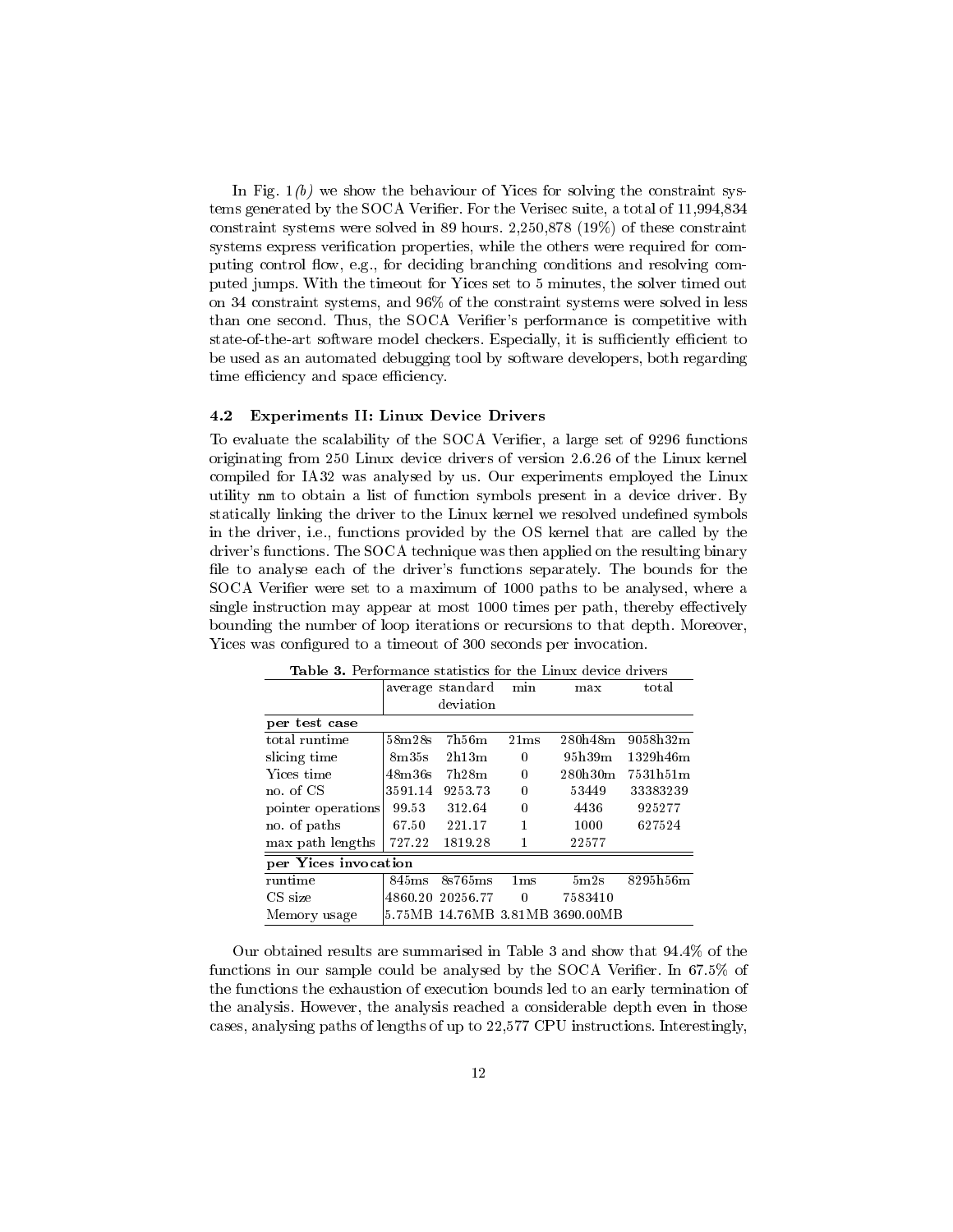

Figure 2. Performance results for the Linux device drivers. (a) Numbers of test cases verified by time (left). (b) Numbers of constraint systems solved by time (right).

27.8% of the functions could be analysed exhaustively, where none of the bounds regarding the number of paths, the path lengths, or the SMT solver's timeout were reached. As depicted in Fig.  $2(a)$ , the SOCA Verifier returned a result in less than 10 mins in the majority of cases, while the generated constraint systems were usually solved in less than 500 ms. The timeout for Yices was hardly ever reached (cf. Fig.  $2(b)$ ).

As an aside, it should be mentioned that in 0.98% (91 functions) of the sample Linux driver functions, the SOCA Verifier may have produced unsound results due to non-linear arithmetic within the generated constraint systems, which is not decidable by Yices. In addition, our verifier failed in  $5.6\%$  of the cases (522 functions) due to either memory exhaustion, missing support for particular assembly instructions in our tool or Valgrind, or crashes of Yices.

Our evaluation shows that the SOCA Verifier scales up to real-world OS software while delivering very good performance. Being automatic and not restricted to analysing programs available in source code only, the SOCA Verifier is an efficient tool that is capable of aiding a practitioner in debugging pointercomplex software such as OS components. The application of the SOCA Verifier is, however, not restricted to verifying memory safety. In [30] we presented a case study on retrospective verification of the Linux Virtual File System (VFS) using the SOCA Verifier for checking violations of API usage rules such as deadlocks caused by misuse of the Linux kernel's spinlock API.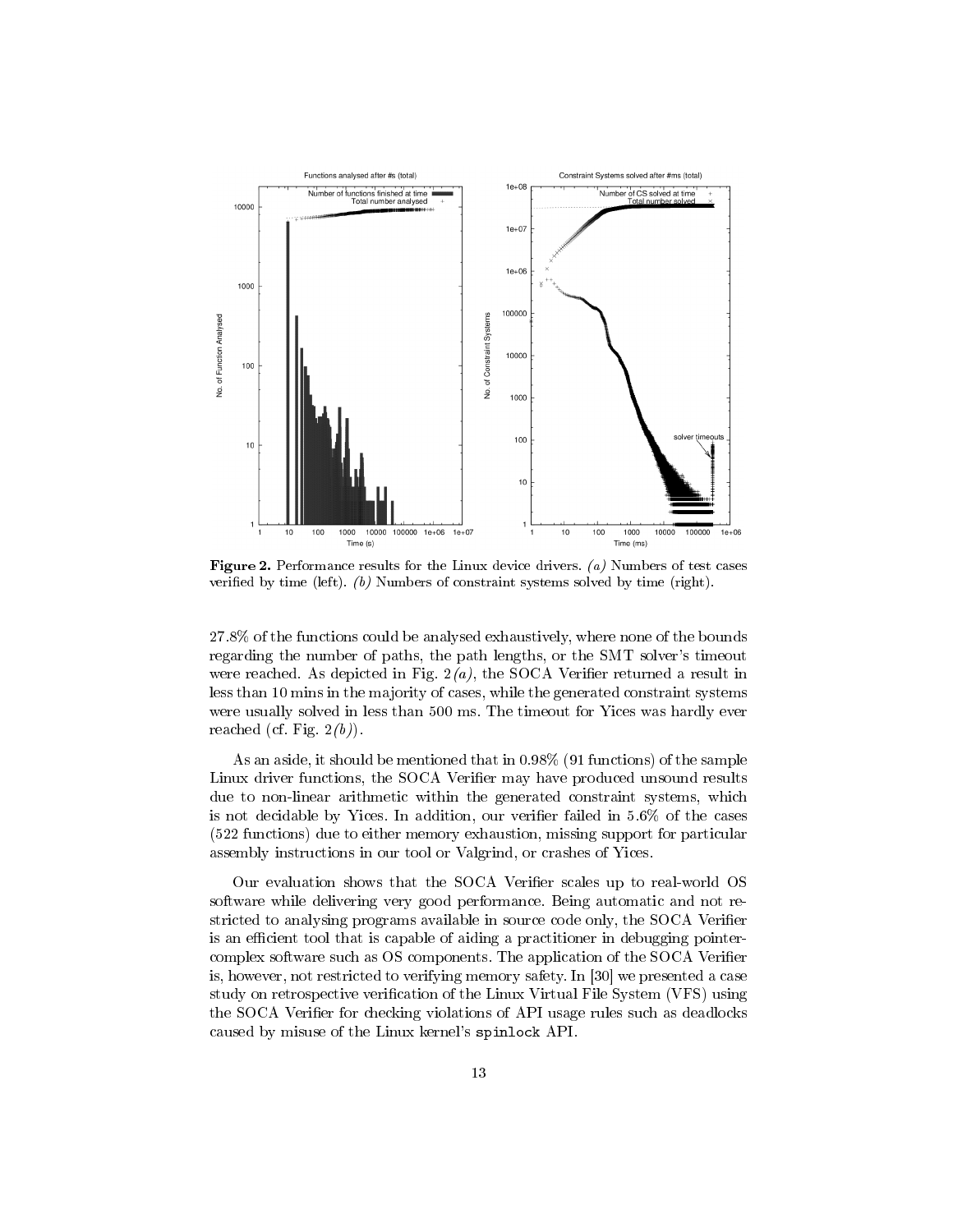## 5 Related Work

There exists a wealth of related work on automated techniques for formal software verification, a survey of which can be found in [11]. We focus here on more closely related work, namely on  $(i)$  model checking bytecode and assembly languages,  $(ii)$  approaches combining model checking with symbolic execution,  $(iii)$ concolic testing, and (iv) program slicing.

**Model checking bytecode**  $\mathcal{B}$  **assembly languages.** In recent years, several approaches to model checking compiled programs by analysing bytecode and assembly code have been presented. In [40,37], Java PathFinder (JPF) for model checking Java bytecode was introduced. JPF generates the state space of a program by monitoring a virtual machine. Model checking is then conducted on the states explored by the virtual machine, employing collapsing techniques and symmetry reduction for efficiently storing states and reducing the size of the state space. These techniques are effective because of the high complexity of  $JPF$ states and the specific characteristics of the Java memory model. In contrast, the SOCA technique to verifying object code involves relatively simple states and, in difference to Java, the order of data within memory is important in IA32 object code. Similar to JPF, StEAM [27] model checks compiled  $C_{++}$  programs by using a modied Internet Virtual Machine to generate the program's state space. In addition,  $StEAM$  implements heuristics to accelerate error detection.

 $BTOR$  [6] and  $[mcsquare]$  [32,38] are tools for model checking assembly code for micro-controllers. They accept assembly code as their input, which may either be obtained during compilation or, as suggested in [38], by disassembling a binary program. As shown in [16], the problem of disassembling a binary program is undecidable in general. Thus, the SOCA technique focuses on the verification of binary programs without the requirement of disassembling a program at once.

All the above tools are explicit model checkers that require a program's entire control flow to be known in advance of the analysis. As we have explained in Sec. 3, this is not feasible in the presence of computed jumps. The SOCA technique has been especially designed to deal with OS components that make extensive use of jump computations.

Combining model checking with symbolic execution. Symbolic execution was introduced by King [21] as a means of improving program testing by covering a large class of normal executions with a single execution, in which symbols representing arbitrary values are used as input to the program. This is exactly what our SOCA technique does, albeit not for testing but for systematic, powerful memory safety analysis. A survey on recent trends in symbolic execution with an emphasis on program analysis and test generation is given in [34].

Several frameworks for integrating symbolic execution with model checking have been developed, including *Symbolic JPF* [33] and *DART* [14]. Symbolic JPF is a successor of the previously mentioned JPF. DART implements directed and automated random testing to generate test drivers and harness code to simulate a program's environment. The tool accepts C programs and automatically extracts function interfaces from source code. Such an interface is used to seed the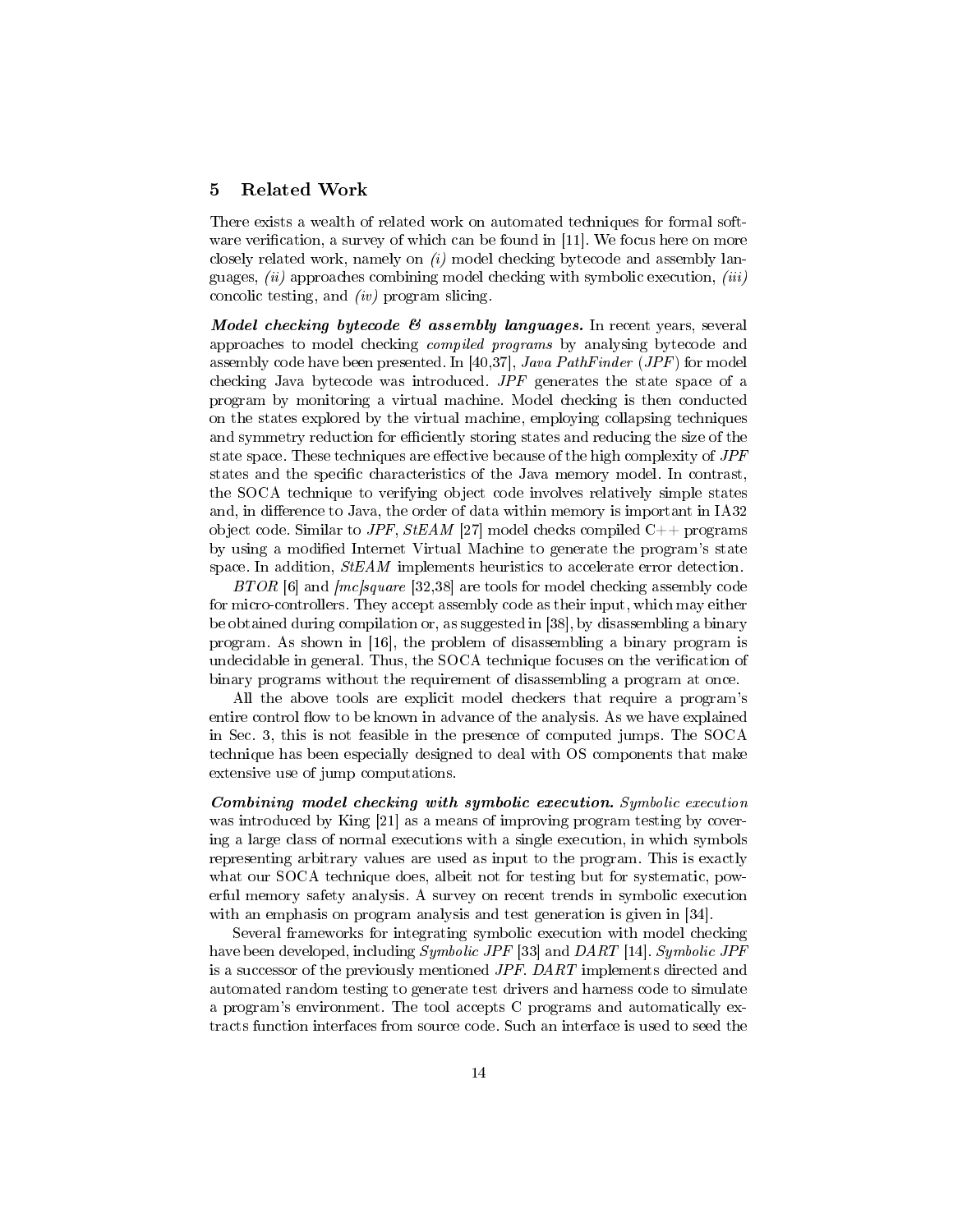analysis with a well-formed random input, which is then mutated by collecting and negating path constraints while symbolically executing the program under analysis. Unlike the SOCA Verifier,  $DART$  handles constraints on integer types only and does not support pointers and data structures.

A language agnostic tool in the spirit of DART is SAGE [13], which is used internally at Microsoft. SAGE works at IA32 instruction level, tracks integer constraints as bit-vectors, and employs machine-code instrumentation in a similar fashion as we do in [30].  $SAGE$  is seeded with a well-formed program input and explores the program space with respect to that input. Branches in the control flow are explored by negating path constraints collected during the initial execution. This differs from our approach since SOCA does not require seeding but explores the program space automatically from a given starting point. The SOCA technique effectively computes program inputs for all paths explored during symbolic execution.

A bounded model checker for C source code based on symbolic execution and SAT solving is SATURN [43]. This tool is specialised on checking locking properties and null-pointer de-references and is thus not as general as SOCA. The authors of [43] show that their tool scales for analysing the entire Linux kernel. Unlike the SOCA Verifier, their approach in computes function summaries instead of adding the respective code to the control flow, unwinds loops a fixed number of times and does not handle recursion.

Concolic testing. An area of research closely related to ours is that of concolic testing [20,39]. This technique relies on performing concrete executions on random inputs while collecting path constraints along executed paths. The constraints are then used to compute new inputs that drive the program along alternative paths. In difference to this approach, SOCA uses symbolic execution to explore all paths, or at least orders of magnitude more paths than are traversed by concolic testing, and concretises only for resolving computed jumps.

**Program slicing.** An important SOCA ingredient other than symbolic execution is path-sensitive slicing. Program slicing was introduced by Weiser [41] as a technique for automatically selecting only those parts of a program that may affect the values of interest computed at some point of interest. Different to conventional slicing, our slices are computed over a single path instead of an entire program, similar to what has been introduced as dynamic slicing in [22] and path slicing in [18]. In contrast to those approaches, we use conventional slicing criteria and leave a program's input initially unspecified. In addition, while collecting program dependencies is relatively easy at source code level, it becomes difficult at object code level when dependencies to the heap and stack are involved. The technique employed by SOCA for dealing with the program's heap and stack is a variation of the recency abstraction described in [1].

Alternative approaches. Alternative, recent approaches to proving memory safety are shape analysis [42] and separation logic [36]. All work in this area [19,7] is based on analysing the source code of a program, and calls to library functions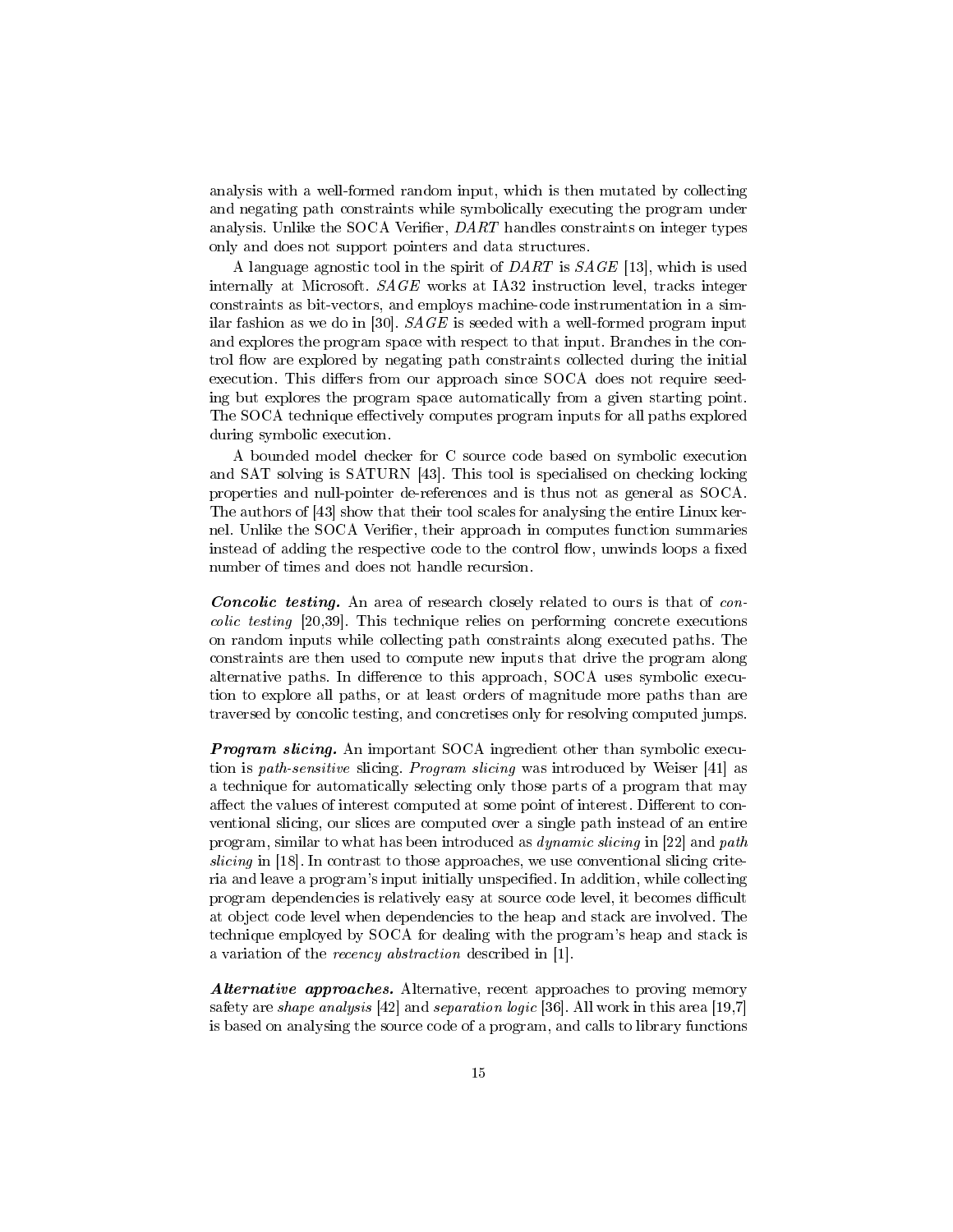and programming constructs such as function pointers are simply abstracted using nondeterministic assignments.

Techniques applying theorem proving to verify object code and assembly code are presented in  $[5,44]$ . In  $[5]$ , the *Nqthm* prover is employed for reasoning about the functional correctness of implementations of well-known algorithms. The authors of [44] propose a logic-based type system for concurrent assembly code and use the Coq proof assistant for verifying programs. In contrast to our work, both these theorem-proving techniques do not support "higher-order code pointers", including return pointers in procedure calls.

Finally, validation and testing tools such as Purify [35] and Valgrind [31] must be mentioned since they have been applied successfully to identifying memory safety problems in application software, rather than OS software. They execute an instrumented version of a given program in a protected environment in which various invalid pointer operations can be detected. However, they are meant for manual testing and do not provide means for automatically, and potentially exhaustively, exploring all program behaviours.

#### 6 Conclusions and Future Work

This paper presented the novel SOCA technique for automatically checking memory safety of pointer-complex software. Analysing object code allows us to handle software, e.g., OS software, which is written in a mix of C and inlined assembly. Together with SOCA's symbolic execution, this simplies pointer analysis when being confronted with function pointers, computed jumps and pointer aliasing. SOCA achieves scalability by adopting path-sensitive slicing and the efficient SMT solver Yices. While the SOCA ingredients are well-known, the way in which we integrated these for automated object code analysis is novel. Much effort went into engineering our SOCA Verifier, and extensive benchmarking showed that it performs on par with state-of-the-art software model checkers and scales well when applied to Linux device driver functions. Our verifier explores semantic niches of software, especially OS software, which current model checkers and testing tools do not reach.

Future work shall be pursued along several orthogonal lines. Firstly, since device driver functions may be invoked concurrently, we plan to extend SOCA to handle concurrency. To the best of our knowledge, the verification of concurrent programs with full pointer arithmetic and computed jumps is currently not supported by any automated verification tool. Secondly, we intend to evaluate different search strategies for exploring the paths of a program, employing heuristics based on, e.g., coverage criteria. Thirdly, as some inputs of device drivers functions involve pointered data structures, we wish to explore whether *shape* analysis can inform SOCA in a way that reduces the number of false positives raised. Fourthly, the SOCA Verifier shall be interfaced to the *qnu debugger* so that error traces can be played back in a user-friendly form, at source code level.

## References

1. Balakrishnan, G. and Reps, T. Recency-abstraction for heap-allocated storage. In  $SAS$  '06, vol. 4134 of  $LNCS$ , pp. 221-239. Springer, 2006.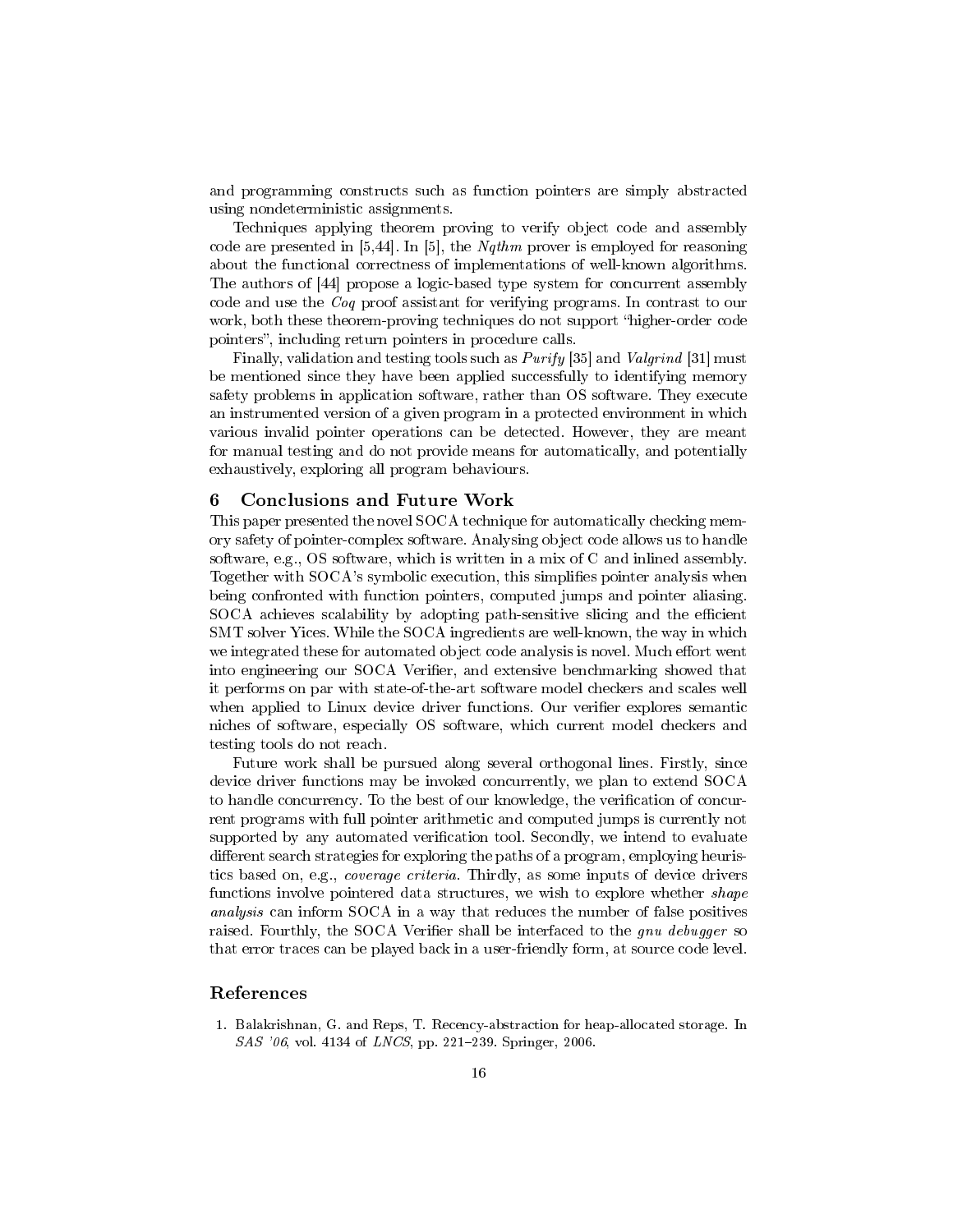- 2. Balakrishnan, G., Reps, T., Melski, D., and Teitelbaum, T. WYSINWYX: What You See Is Not What You eXecute. In  $VSTTE$  '08, vol. 4171 of  $LNCS$ , pp. 202-213. Springer, 2008.
- 3. Ball, T., Bounimova, E., Cook, B., Levin, V., Lichtenberg, J., McGarvey, C., Ondrusek, B., Rajamani, S. K., and Ustuner, A. Thorough static analysis of device drivers.  $SIGOPS$  Oper. Syst. Rev.,  $40(4)$ :73-85, 2006.
- 4. Ball, T. and Rajamani, S. K. Automatically validating temporal safety properties of interfaces. In SPIN '01, vol. 2057 of LNCS, pp. 103-122. Springer, 2001.
- 5. Boyer, R. S. and Yu, Y. Automated proofs of object code for a widely used microprocessor. J.  $ACM$ ,  $43(1):166-192$ , 1996.
- 6. Brummayer, R., Biere, A., and Lonsing, F. BTOR: Bit-precise modelling of wordlevel problems for model checking. In  $SMT$  '08/BPR '08, pp. 33-38. ACM, 2008.
- 7. Calcagno, C., Distefano, D., O'Hearn, P., and Yang, H. Compositional shape analysis by means of bi-abduction.  $SIGPLAN Not., 44(1):289-300, 2009.$
- 8. Chou, A., Yang, J., Chelf, B., Hallem, S., and Engler, D. R. An empirical study of operating system errors. In  $SOSP'01$ , pp. 73-88. ACM, 2001.
- 9. Clarke, E., Kroening, D., and Lerda, F. A tool for checking ANSI-C programs. In  $TACAS$  '04, vol. 2988 of  $LNCS$ , pp. 168-176. Springer, 2004.
- 10. Clarke, E. M., Kroening, D., Sharygina, N., and Yorav, K. SATABS: SAT-based predicate abstraction for ANSI-C. In  $TACAS$  '05, vol. 3440 of LNCS, pp. 570–574. Springer, 2005.
- 11. D'Silva, V., Kroening, D., and Weissenbacher, G. A survey of automated techniques for formal software verification. IEEE Transactions on Computer-Aided Design of Integrated Circuits and Systems,  $27(7)$ :1165-1178, 2008.
- 12. Dutertre, B. and de Moura, L. The Yices SMT solver. Technical Report 01/2006, SRI, 2006. Available at http://yices.csl.sri.com/tool-paper.pdf.
- 13. Godefroid, P., de Halleux, P., Nori, A. V., Rajamani, S. K., Schulte, W., Tillmann, N., and Levin, M. Y. Automating software testing using program analysis. IEEE  $Software, 25(5):30-37, 2008.$
- 14. Godefroid, P., Klarlund, N., and Sen, K. DART: Directed automated random testing. In *PLDI '05*, pp. 213-223. ACM, 2005.
- 15. Henzinger, T. A., Jhala, R., Majumdar, R., Necula, G. C., Sutre, G., and Weimer, W. Temporal-safety proofs for systems code. In CAV '02, vol. 2402 of LNCS, pp. 526-538. Springer, 2002.
- 16. Horspool, R. N. and Marovac, N. An approach to the problem of detranslation of computer programs. Computer  $J.$ ,  $23(3):223-229$ , 1980.
- 17. Horwitz, S., Reps, T., and Binkley, D. Interprocedural slicing using dependence graphs. ACM TOPLAS, 12(1):26-60, 1990.
- 18. Jhala, R. and Majumdar, R. Path slicing. SIGPLAN Not., 40(6):38-47, 2005.
- 19. Josh Berdine, C. C. and O'Hearn, P. W. Symbolic execution with separation logic. In  $APLAS$  '05, vol. 3780 of  $LNCS$ , pp. 52–68. Springer, 2005.
- 20. Kim, M. and Kim, Y. Concolic testing of the multi-sector read operation for flash memory file system. In  $SBMF$  '09, vol. 5902 of LNCS, pp. 251-265. Springer, 2009.
- 21. King, J. C. Symbolic execution and program testing. Commun. ACM, 19(7):385 394, 1976.
- 22. Korel, B. and Laski, J. Dynamic slicing of computer programs. J. Syst. Softw.,  $13(3):187-195, 1990.$
- 23. Kroening, D., Sharygina, N., Tonetta, S., Tsitovich, A., and Wintersteiger, C. M. Loop summarization using abstract transformers. In  $ATVA$  '08, vol. 5311 of LNCS, pp. 111125. Springer, 2008.